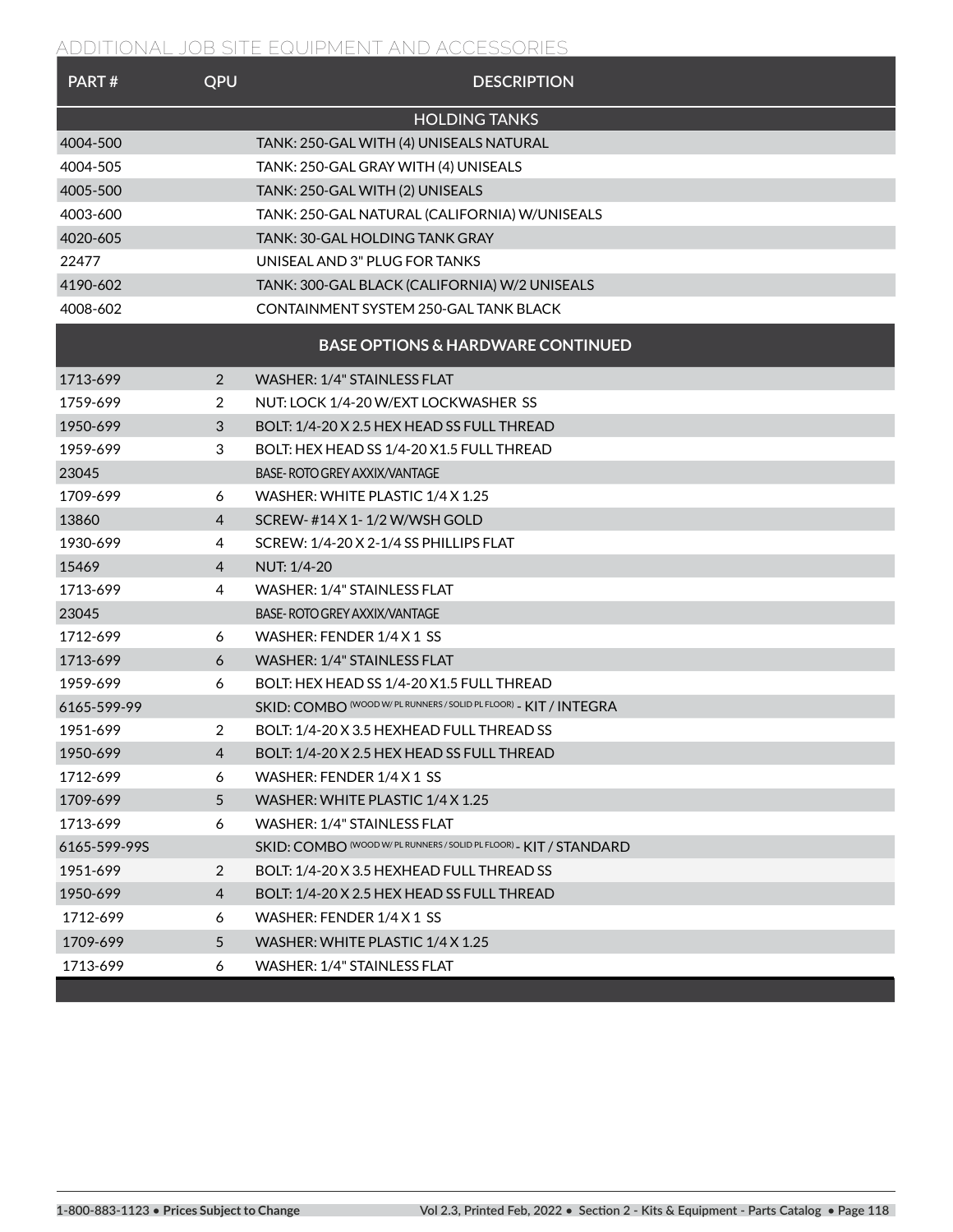| PART#        | <b>QPU</b>     | <b>DESCRIPTION</b>                                                |
|--------------|----------------|-------------------------------------------------------------------|
| 6165-599-99V |                | SKID: COMBO (WOOD W/ PL RUNNERS / SOLID PL FLOOR) - KIT / VANTAGE |
| 1951-699     | 2              | BOLT: 1/4-20 X 3.5 HEXHEAD FULL THREAD SS                         |
| 1950-699     | 4              | BOLT: 1/4-20 X 2.5 HEX HEAD SS FULL THREAD                        |
| 1712-699     | 6              | WASHER: FENDER 1/4 X 1 SS                                         |
| 1713-699     | 6              | WASHER: 1/4" STAINLESS FLAT                                       |
| 1759-699     | 6              | NUT: LOCK 1/4-20 W/EXT LOCKWASHER SS                              |
| 1951-699     | 2              | BOLT: 1/4-20 X 3.5 HEXHEAD FULL THREAD SS                         |
| 1950-699     | $\overline{4}$ | BOLT: 1/4-20 X 2.5 HEX HEAD SS FULL THREAD                        |
| 1712-699     | 6              | WASHER: FENDER 1/4 X 1 SS                                         |
| 1709-699     | 5              | WASHER: WHITE PLASTIC 1/4 X 1.25                                  |
| 1713-699     | 6              | WASHER: 1/4" STAINLESS FLAT                                       |
| 1759-699     | 6              | NUT: LOCK 1/4-20 W/EXT LOCKWASHER SS                              |

# **ASK ABOUT PATHFINDER**

## INTENDED USES

Portable Restrooms Handwash Sinks Restroom Trailers Shower Trailers Holding tanks

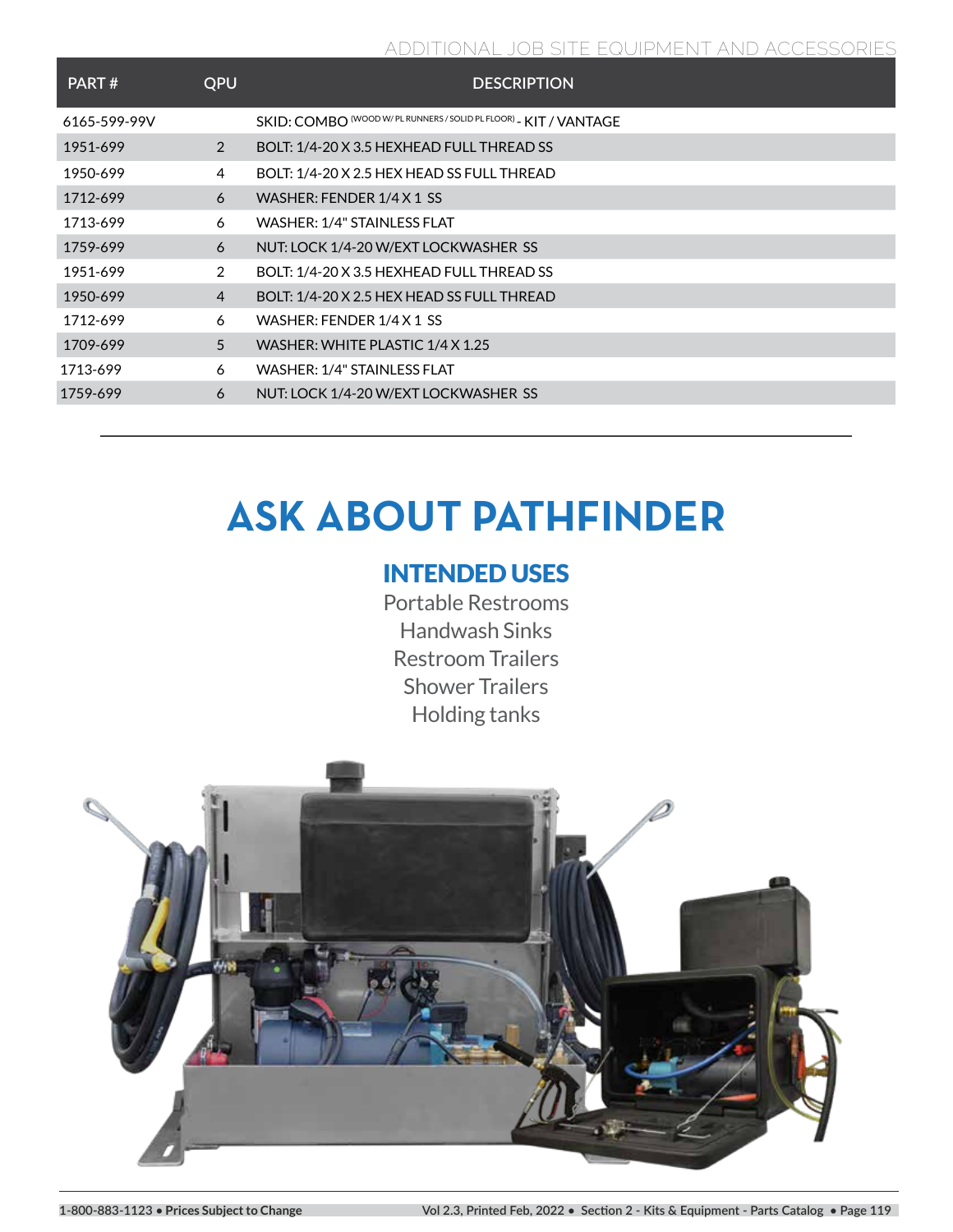| PART#    | QPU            | <b>DESCRIPTION</b>                                                          |
|----------|----------------|-----------------------------------------------------------------------------|
|          |                | <b>BASE OPTIONS &amp; HARDWARE CONTINUED</b>                                |
| 1709-699 | 6              | WASHER: WHITE PLASTIC 1/4 X 1.25                                            |
| 13860    | 4              | SCREW- #14 X 1-1/2 W/WSH GOLD                                               |
| 1930-699 | 4              | SCREW: 1/4-20 X 2-1/4 SS PHILLIPS FLAT                                      |
| 15469    | 4              | NUT: 1/4-20                                                                 |
| 1713-699 | $\overline{4}$ | <b>WASHER: 1/4" STAINLESS FLAT</b>                                          |
| 1950-699 | 3              | BOLT: 1/4-20 X 2.5 HEX HEAD SS FULL THREAD                                  |
| 1712-699 | 6              | WASHER: FENDER 1/4 X 1 SS                                                   |
| 1713-699 | 6              | WASHER: 1/4" STAINLESS FLAT                                                 |
| 1759-699 | 6              | NUT: LOCK 1/4-20 W/EXT LOCKWASHER SS                                        |
| 1950-699 | 3              | BOLT: 1/4-20 X 2.5 HEX HEAD SS FULL THREAD                                  |
| 6314-602 |                | PLASTIC SKID RUNNER 4 X 4 X 47"                                             |
| 6316-602 |                | PLASTIC LUMBER RUNNER 4 X 4 X 54"                                           |
| 1047-699 |                | ALUM THRESHOLD: PUNCHED / FINISHED / STANDARD UNIT                          |
| 1048-599 |                | KICK PLATE FINISHED - GALVANIZED METAL                                      |
| 1071-599 |                | THRESHOLD: PUNCHED / FINISHED / INTEGRA UNIT                                |
| 1944-699 |                | SCREW: 18-8 SS EI AT HEAD PHII I IPS (WOOD SCREW #14 X 1-1/2" LENGTH)       |
| 1981-699 |                | NAIL: ROOFING 1.25" LONG GALVANIZED                                         |
| 5046-605 |                | GRAY STD FLOOR COVER.130T X 20.5L X 41W LEVANT                              |
| 5072-605 |                | FLOOR GRAY PLASTIC-500 GA 41 X 20 1/2"                                      |
|          |                | <b>OFFICE TRAILER SYSTEM</b>                                                |
| 4902-599 | $\mathbf{1}$   | FRESH WATER DELIVERY TANK SYSTEM (60 GAL.)                                  |
| 4070-500 | 1              | TANK: 60-GAL FRESH WATER TANK NATURAL WITH LID                              |
| 24201    | $\mathbf{1}$   | PUMP COVER 275 GALLON                                                       |
| 4903-599 | 1              | 275 GALLON TANK SYSTEM                                                      |
| 4907-699 | $\mathbf{1}$   | PUMP FLOJET 4300-0545A, 115 VOLT, 3.5 GPM 40 PSI (PSE C/W PRESSURE SWITCH)  |
| 23820    | 1              | STRAINER: FLOJET QUAD PORT X 1/2" BARB, 40 MESH (INLET)                     |
| 1331-699 | 4              | <b>BULK HEAD FITTING 1/2"</b>                                               |
| 1668-699 | 2              | ADAPTER 1/2 MP X 1/2 SLIP CPVC                                              |
| 1674-699 | $\mathbf{1}$   | ADAPTER: 1/2" NYLON HEX NIPPLE                                              |
| 1261-699 | 1              | CONDUIT BODY: 1/2" TYPE TTHREADED WITH COVER AND GASKET                     |
| 1262-699 | $\overline{2}$ | CORD CONNECTOR: 1/2" NPT TYPE, NYLON, STRAIGHT BLACK (CORD DIA0.17-0.45 IN) |
| 1264-699 | 1              | FLOAT SWITCH: CABLE FLOAT SWITCH 20 FT CORD                                 |
| 1265-699 | 1              | POWER CORD: 10 FT IN-LINE GFCI CORD                                         |
| 1266-699 | 1              | DECK PLATE: 4" SCREW DOWN, WHITE                                            |
| 1243-699 | $\mathbf{1}$   | CLEAR PVC TUBING 1/2 ID X 3/4 OD REINFORCED                                 |
| 1224-699 | $\overline{2}$ | HOSE CLAMP #65/16" TO 7/8"DIA 5/16"W S/SWORM DRIVE CLAMP W/300 S/SSCREW     |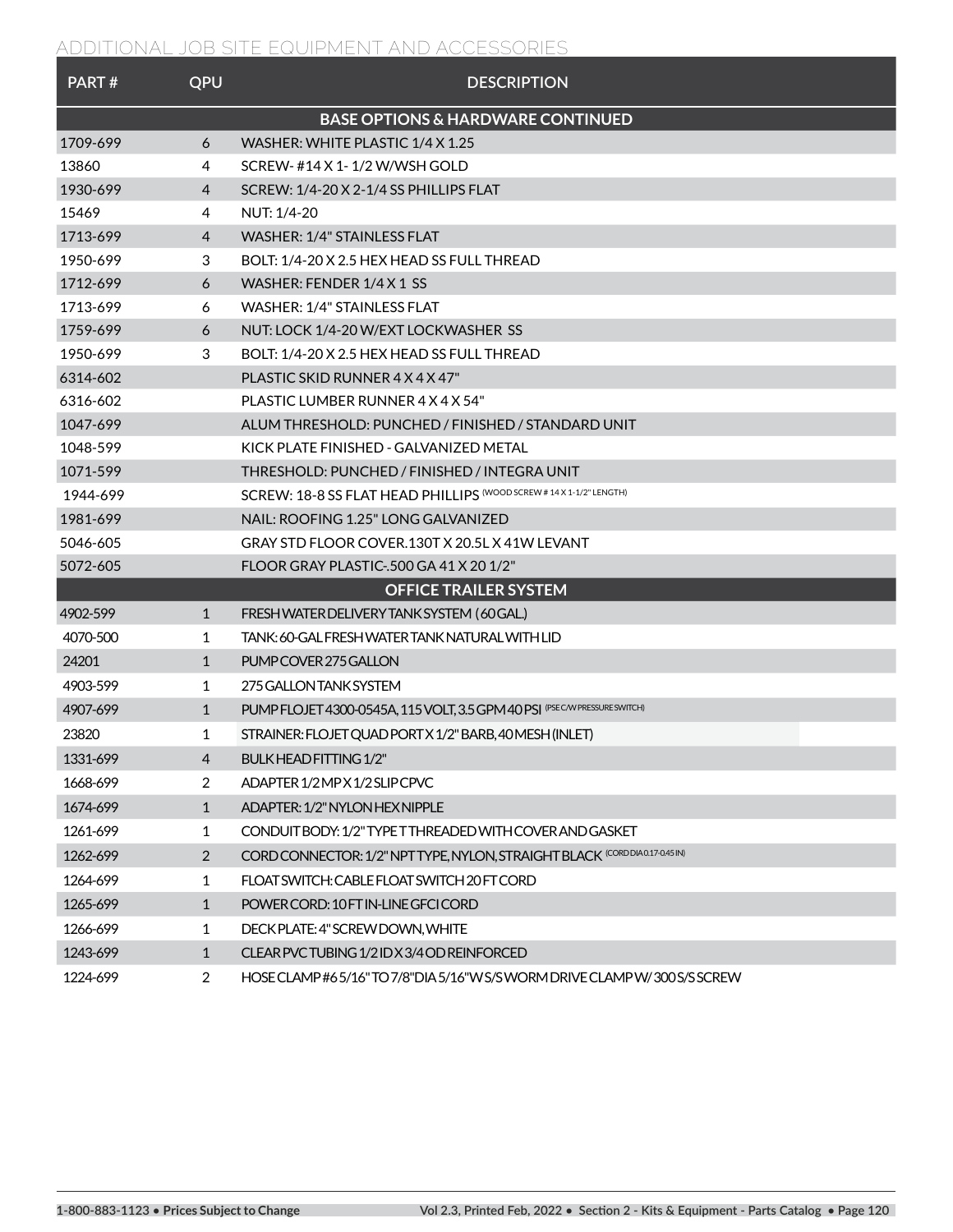| PART#       | QPU            | <b>DESCRIPTION</b>                                                      |
|-------------|----------------|-------------------------------------------------------------------------|
| 22888       | 1              | BARCODE LABEL                                                           |
| 1806-699    | 2              | RIVET: AB64AV                                                           |
| 11315       | 2              | WASHER: ALUMINUM 3/16                                                   |
| 1937-699    | 6              | SCREW: PHILLIPS PAN HD 6X1/2SS                                          |
| 1665-699    | 1              | ADAPTER: 1/2" NPT X 1/2" BARB ELBOW                                     |
| 1607-699    | 2              | PLUG 1/2" THREADED                                                      |
| 1969-699    | 1              | STEELU-BOLT: 5/16"-18X1" THREAD LENGTH, FOR 3" OD, ZINC-PLATED          |
| 1332-699    | 4              | PUMP ISOLATOR MOUNT                                                     |
| 23968       | 1              | PUMP MOUNT BRACKET FOR 60 GALLON FRESH WATER DELIVERY SYSTEM            |
| 1765-699    | 8              | NUT: NYLON INSERT LOCK NUTSS 1/4X20                                     |
| 1713-699    | 8              | WASHER: 1/4" STAINLESS FLAT                                             |
| 1711-699    | 2              | WASHER: 5/16 LOCK WASHER                                                |
| 1717-699    | 2              | WASHER: 5/16 FLAT SS.625 OD X 21/64 ID X.07 THICK, 18-8 SS              |
| 4907-699    |                | PUMP FLOJET 4300-0545A, 115 VOLT, 3.5 GPM 40 PSI PSE CAV PRESSURE SWITC |
|             |                | <b>OTHER ACCESSORIES</b>                                                |
| 1118-699    |                | DECAL: HEATER SINK                                                      |
| 1119-699    |                | DECAL: EMPLOYEES MUST WASH HANDS PRIOR TO RETURNING TO WORK             |
| 1122-699    |                | <b>DECAL: FOOT PUMP</b>                                                 |
| 1123-699-M  |                | <b>DECAL: MEN DESIGNATION</b>                                           |
| 1123-699-W  |                | <b>DECAL: WOMEN DESIGNATION</b>                                         |
| 1124-699    |                | DECAL: NOT FOR DRINKING OR COOKING                                      |
| 1125-699    |                | DECAL: AMBASS."FLUSH PLEASE"                                            |
| 1125-699-S  |                | DECAL: AMBASS."FLUSH PLEASE" -- SPANISH                                 |
| 1126-699    |                | DECAL: AUTOMATIC DOOR CLOSER                                            |
| 1127-699    |                | DECAL: EMPLOYEES MUST USE HAND SANITIZER                                |
| 1128-699    |                | <b>DECAL: FOOT FLUSH</b>                                                |
| 1128-699-S  |                | DECAL: FOOT FLUSH - SPANISH                                             |
| 1129-699    |                | DECAL: SERVICE RECORD                                                   |
| 1130-699    |                | <b>DECAL: SHOWER</b>                                                    |
| 1133-699    |                | DECAL: ANSI STANDARD                                                    |
| 14401       |                | DECAL: EAU (WHEELCHAIR)                                                 |
| 1135-699    |                | DECAL: FAMILY ROOM                                                      |
| 9031-699    |                | DECAL: TOILET SEAT CLEANER                                              |
| 1122-302-40 |                | KIT - POLY ROTOBASE 1-HOOK LIFT                                         |
| 1276-502    | 4              | <b>HIGH RISE LIFTBAR</b>                                                |
| 1277-502    | $\mathbf{1}$   | <b>HIGH RISE TOP (SOLD AS PART OF KIT)</b>                              |
| 1989-999    | 1              | HDWE FOR HIGH RISE KIT - MOLDED SKID                                    |
| 1276-502    | $\overline{4}$ | <b>HIGH RISE LIFTBAR</b>                                                |
|             |                |                                                                         |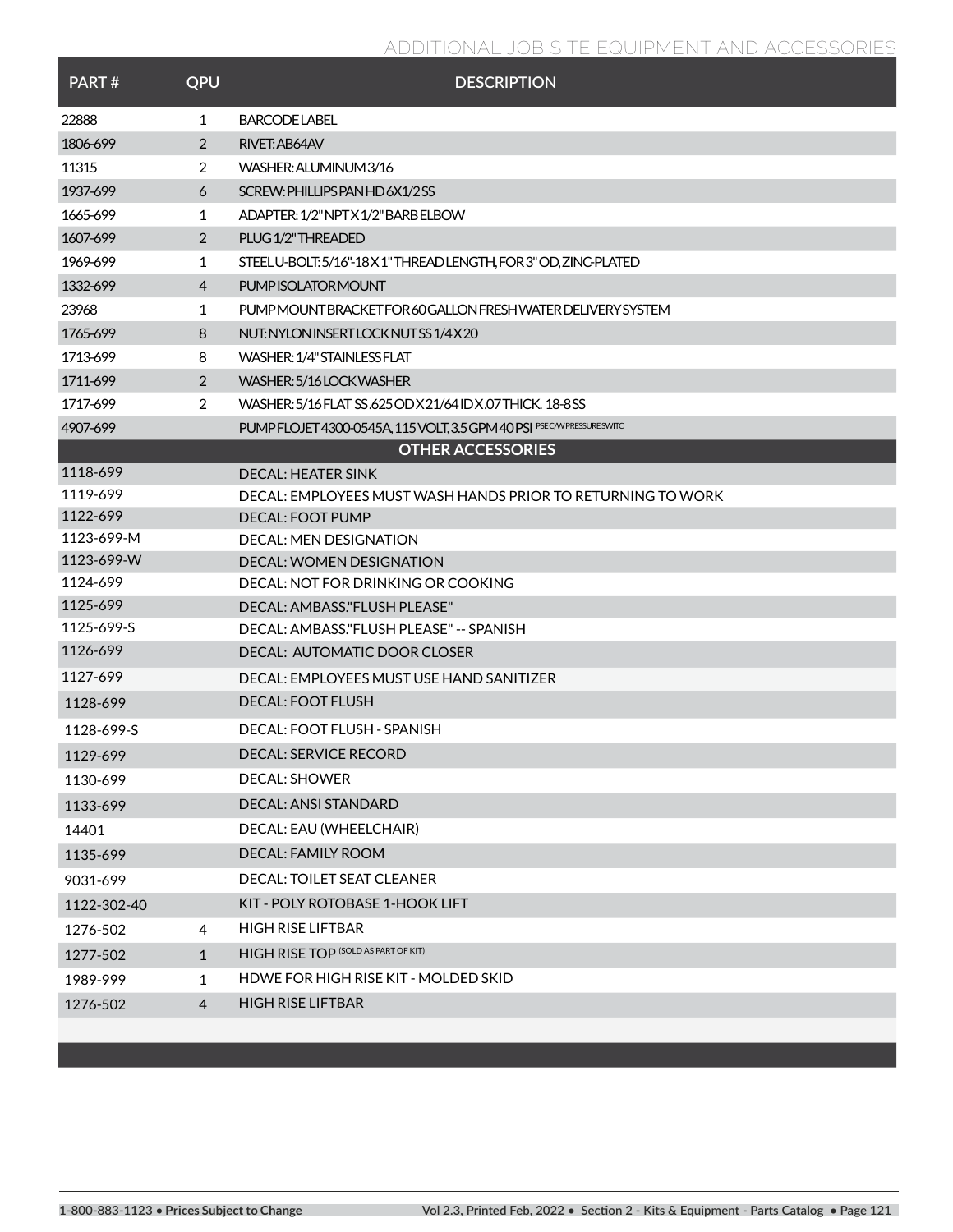| PART#    | QPU            | <b>DESCRIPTION</b>                                                    |
|----------|----------------|-----------------------------------------------------------------------|
|          |                | <b>OTHER ACCESSORIES</b>                                              |
| 8030-502 |                | HIGH RISE KIT - SUPER TWIN                                            |
| 1162-699 | 4              | EAU DOOR ROD LONG 69-7/8 X 5/8 SQ. TUBE X 18 GA                       |
| 1555-699 | 4              | CASTER WHEEL WITH LOCK FOR POLY MINI                                  |
| 1977-699 | 8              | BOLT: 3/8-16 X 1 FOR HIGH RISE LIFT BAR                               |
| 1761-699 | 8              | <b>LOCK NUT NYLON 3/8-16</b>                                          |
| 1409-699 | 0.22           | STEEL ANGLE 3 X 3 X 1/4 - 20' PIECE <sup>(MNF PART ONLY)</sup>        |
| 1410-699 | 0.51           | STEEL ANGLE 2 X 2 X 1/4 - 20' PIECE (MNF PART ONLY)                   |
| 1411-699 | 0.05           | STEEL FLAT 4 X 1/4THICK - 20' PIECE (MNF PART ONLY)                   |
| 1970-699 | 16             | BOLT: 5/16-18 X 1/2 L HEX HEAD                                        |
| 1013-699 | 0.05           | 1/4" X 1.5" X 20' FLAT BAR HOTROLL (MNF PART ONLY)                    |
| 1015-699 | 0.15           | 1-1/4 x 20' Sq.Tube-Highrise                                          |
| 1016-699 | 0.06           | 3/8" X 20' ROD FOR HIGH RISE (MNF PART ONLY)                          |
| 1162-699 | $\mathbf{1}$   | EAU DOOR ROD LONG 69-7/8 X 5/8 SQ. TUBE X 18 GA                       |
| 1412-699 | 0.17           | STEEL FLAT 3 X 1/4THICK - 20' PIECE (MNF PART ONLY)                   |
| 1704-699 | 16             | WASHER: RIVET BURR 3/8 FOR SKID                                       |
| 9999-190 | 1              | POWDER COAT / SHOT BLAST - SUPERTWIN HIGH RISE TOP - (GPC BLACK)      |
| 9999-191 | $\mathbf{1}$   | POWDER COAT / SHOT BLAST - SUPERTWIN HIGH RISE BASE - (GPC BLACK)     |
| 9999-192 | 4              | POWDER COAT / SHOT BLAST - SUPERTWIN HIGH RISE LIFT BAR - (GPC BLACK) |
| 1147-699 | $\mathbf{1}$   | HIGH RISE LIFT CERTIFICATION TAG - SUPERTWIN                          |
| 11027    | 2              | RIVET: AB66A-SHORT/SMALL HEAD                                         |
| 8031-502 |                | <b>HIGH RISE KIT - TAG ALONG</b>                                      |
| 1162-699 | 4              | EAU DOOR ROD LONG 69-7/8 X 5/8 SQ. TUBE X 18 GA                       |
| 1977-699 | 8              | BOLT: 3/8-16 X 1 FOR HIGH RISE LIFT BAR                               |
| 1761-699 | 8              | <b>LOCK NUT NYLON 3/8-16</b>                                          |
| 1704-699 | 16             | WASHER: RIVET BURR 3/8 FOR SKID                                       |
| 1015-699 | 18.5           | $1-1/4 \times 20'$ Sq. Tube-Highrise                                  |
| 1016-699 | 14.4           | 3/8" X 20' ROD FOR HIGH RISE (MNF PART ONLY)                          |
| 1013-699 | 1              | 1/4" X 1.5" X 20' FLAT BAR HOTROLL (MNF PART ONLY)                    |
| 1936-699 | 16             | SCREW: 1/4-20 X.5 PHILLIPS PAN HEAD SS WITH LOCK PATCH                |
| 9999-193 | 1              | POWDER COAT / SHOT BLAST - TAGALONG HIGH RISE TOP - (GPC BLACK)       |
| 9999-194 | $\mathbf{1}$   | POWDER COAT / SHOT BLAST - TAGALONG HIGH RISE BASE - (GPC BLACK)      |
| 9999-195 | 4              | POWDER COAT / SHOT BLAST - TAGALONG HIGH RISE LIFE BAR - (GPC BLACK)  |
| 1502-699 | $\overline{4}$ | <b>CASTER-2" LOCKING SWIVEL</b>                                       |
| 1414-699 | 0.39           | STEEL ANGLE 2 X 2 X 1/8 - 20' PIECE (MNF PART ONLY)                   |
| 1148-699 | $\mathbf{1}$   | HIGH RISE LIFT CERTIFICATION TAG - TAGALONG                           |
| 11027    | $\overline{2}$ | RIVET: AB66A-SHORT/SMALL HEAD                                         |
| 4136-605 |                | URINAL: OFFSET                                                        |
| 4999-599 |                | <b>TANK TOTER - FRAME ONLY</b>                                        |
| 1629-699 | 40             | TUBING 1" X 1" X 11 GAGE FOR TANK TOTERS (MNF PART ONLY)              |
| 1550-699 | 2              | WHEEL SOLID RUBBER 12"X3" 540LB CAPACITY FOR TANK TOTER               |
|          |                |                                                                       |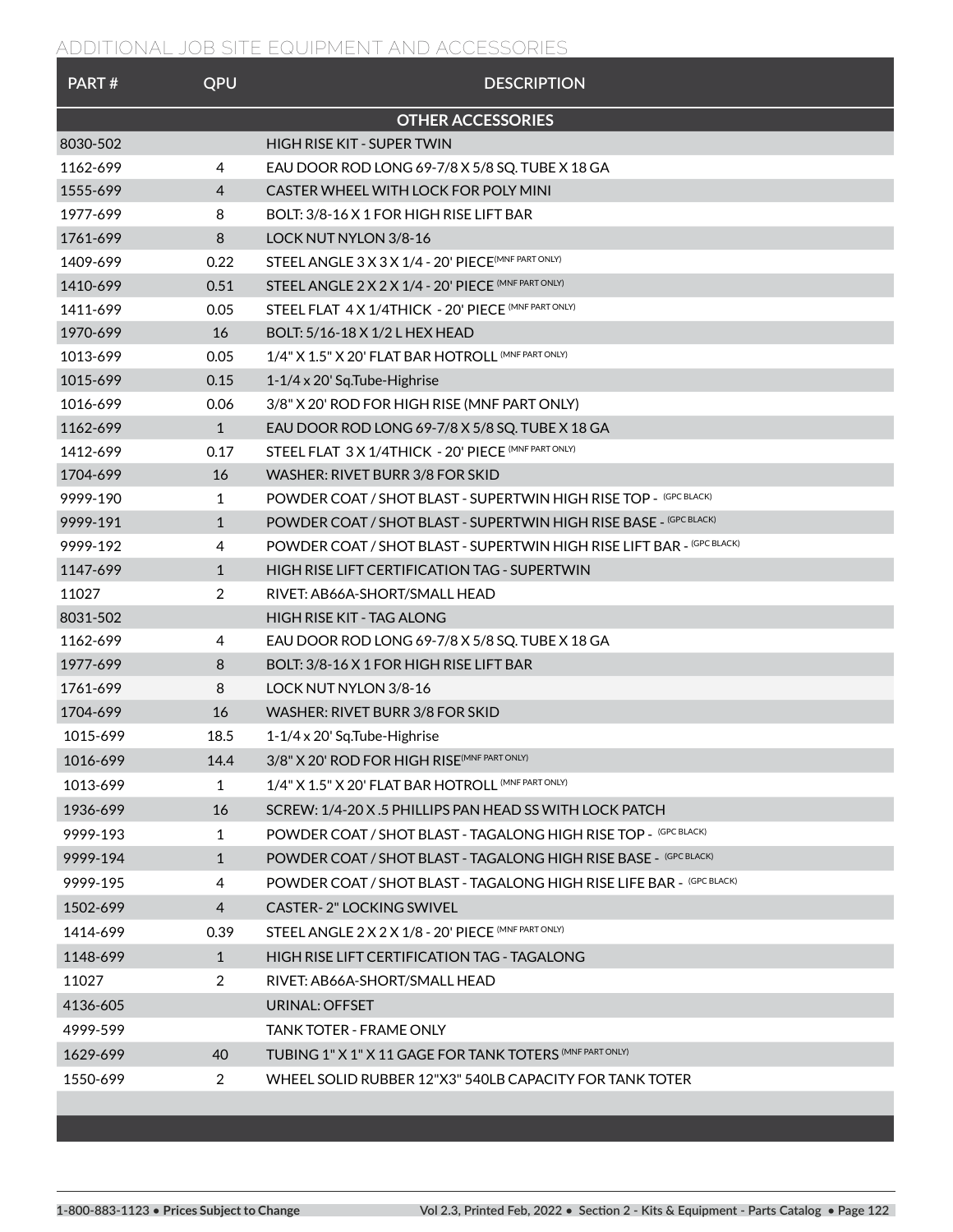| PART#       | QPU            | <b>DESCRIPTION</b>                                                                   |
|-------------|----------------|--------------------------------------------------------------------------------------|
|             |                | <b>CONTINUED</b>                                                                     |
| 22407       | 8              | SCREW-1/4-20X1-1/2TRUSS                                                              |
| 1713-699    | 8              | WASHER: 1/4" STAINI FSS FLAT                                                         |
| 22410       |                | BLACK CONTAINMENT PAN-THERMOFORMED                                                   |
| 1030-699    |                | TOILET PAPER ROD FOR 3 ROLL HOLDER (SILVER OLD STYLE 3 ROLL)                         |
| 8008-605    |                | AG BASIN - 12" GRAY                                                                  |
| 8009-605    |                | AG BASIN - 24" GRAY                                                                  |
| 8010-605    |                | AG BASIN - 36" GRAY                                                                  |
| 19196       |                | KIT-T/SEAT 2-1/2 BOLT/NUT SET                                                        |
|             |                |                                                                                      |
|             |                | EASTERN STYLE SQUATTING SYSTEM                                                       |
| 1058-699-99 |                | SOUAT TANK GRAB BAR ASSEMBLY - KIT                                                   |
| 1058-699    | 1              | <b>GRAB BAR 18" LONG</b>                                                             |
| 1062-699    | 2              | <b>GRAB BAR BACKER PLATE</b>                                                         |
| 1751-699    | 6              | NUT: ACORN 1/4-20                                                                    |
| 1941-699    | 6              | SCREW: 1/4-20 X 3/4 PAN HD PHIL M/S 18-8                                             |
| 1707-699    | 6              | WASHER: 1/4" STAR ZINC                                                               |
| 4195-505    |                | TANK: SQUAT <sup>(SPLITTANK)</sup>                                                   |
| 4195-705    |                | <b>TANK: SQUAT KIT</b>                                                               |
| 4196-505    |                | LID: SQUAT FLUSH                                                                     |
| 4197-505    |                | <b>BOWL: SQUAT FLUSH</b>                                                             |
| 4197-599R   |                | SQUAT TANK BOWL ASSEMBLY (RECFOOTFLUSH)                                              |
| 4271-699    | 2              | DISCHARGE NOZZLE FOR FLIP-TOP TANK                                                   |
| 1721-699    | 2              | NUT FOR DISCHARGE NOZZLE                                                             |
| 4197-505    | 1              | <b>BOWL: SQUAT FLUSH</b>                                                             |
| 1239-699    | 2              | WHITE (NYLON) SWIVEL FEMALE 3/4 NPT X 1/2" BARB                                      |
| 1243-699    | 3.1            | CLEAR PVC TUBING 1/2 ID X 3/4 OD REINFORCED                                          |
| 1243-699    | 1.33           | CLEAR PVC TUBING 1/2 ID X 3/4 OD REINFORCED                                          |
| 1243-699    | 0.1667         | CLEAR PVC TUBING 1/2 ID X 3/4 OD REINFORCED                                          |
| 1224-699    | 5              | HOSE CLAMP #6 5/16" TO 7/8"DIA 5/16"W S/S WORM DRIVE CLAMP W/300 S/S<br><b>SCREW</b> |
| 1670-699    | 1              | BARBED HOSE TEE 1/2" X 1/2" X 1/2"                                                   |
| 4281-699    | $\mathbf{1}$   | FLAPPER: STAINLESS STEEL                                                             |
| 22407       | $\overline{2}$ | SCREW-1/4-20X1-1/2TRUSS                                                              |
| 1765-699    | 2              | NUT: NYLON INSERT LOCK NUT SS 1/4 X 20                                               |
| 1713-699    | $\overline{2}$ | WASHER: 1/4" STAINLESS FLAT                                                          |
| 1977-699    | $\mathbf{1}$   | BOLT: 3/8-16 X 1 FOR HIGH RISE LIFT BAR                                              |
| 1761-699    | 1              | LOCK NUT NYLON 3/8-16                                                                |
| 1718-699    | 11             | WASHER: FENDER 3/8 X 1-1/2                                                           |
| 4285-699    | 1              | DISCHARGE NOZZLE SPACER                                                              |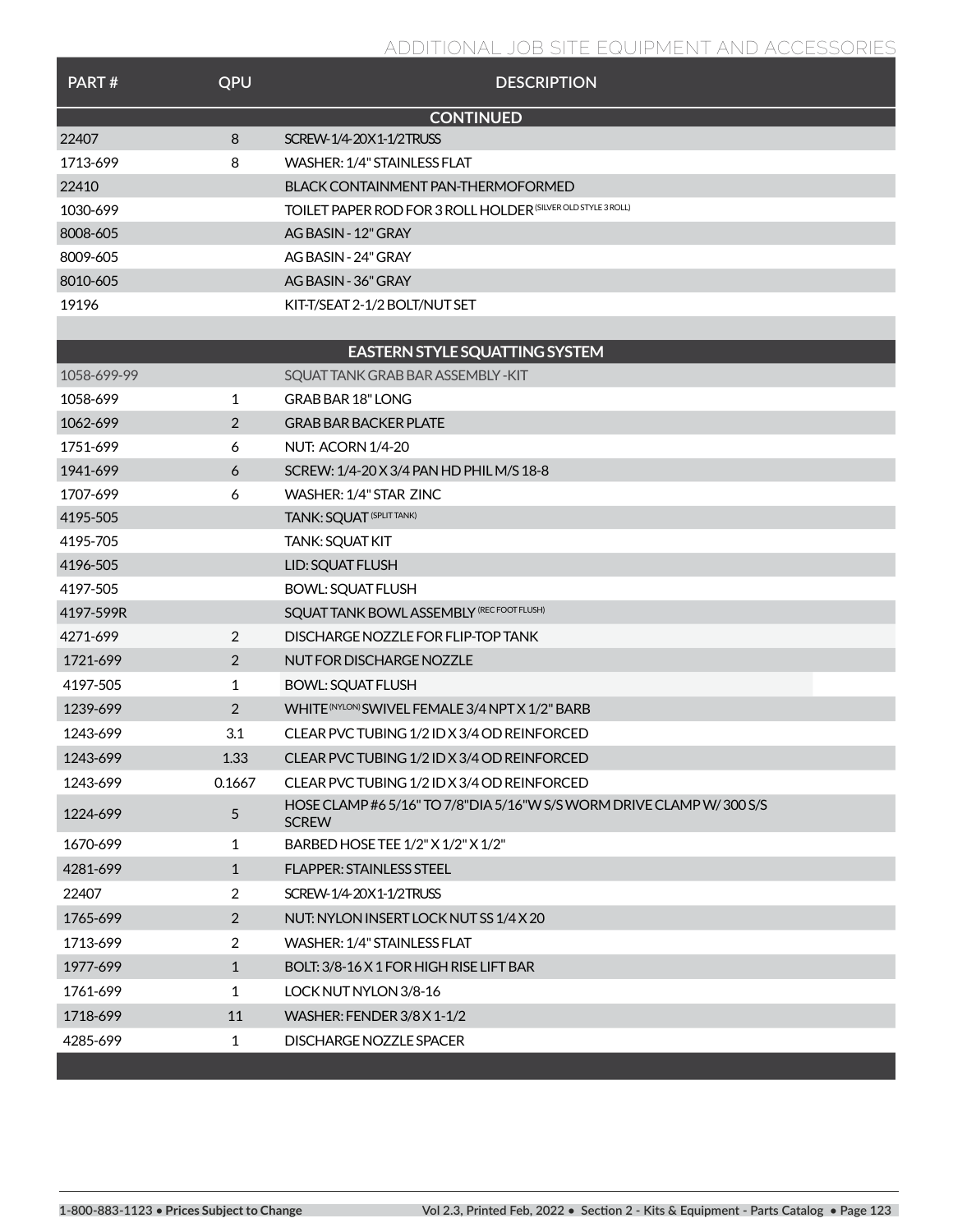| PART#       | QPU            | <b>DESCRIPTION</b>                                |
|-------------|----------------|---------------------------------------------------|
|             |                | EASTERN STYLE SQUATTING SYSTEM CONTINUED          |
| 4410-599    |                | FLUSH SKID ASM FOOT FLUSH                         |
| 23045       | 1              | BASE-ROTO GREY AXXIX/VANTAGE                      |
| 22668       | $\mathbf{1}$   | PUMP-FOOT FLUSH 3/4                               |
| 1965-699    | 9              | SCRFW: #8 X 1" PHII I IPS PAN                     |
| 1938-699    | $\overline{4}$ | SCREW 10-24 X 1-1/4" L W/ LOC                     |
| 11315       | 9              | WASHER: ALUMINUM 3/16                             |
| 1329-599    | $\mathbf{1}$   | PUMP SKID PLATE FOR FLUSH UNIT                    |
| 1299-599-40 | 2              | HOSE-3/4" CLEAR-40" LONG                          |
| 1228-699    | 2              | CLAMP#87/16"-1"DIA 1/2"W                          |
| 16969       | $\mathbf{1}$   | <b>BEZEL-FOOT PUMP</b>                            |
| 4451-799-ST |                | DISCHARGE HOSE ASSEMBLY FOR SQUAT TANK-FLUSH SKID |
| 1299-699    | 24.5           | HOSE-CLR-3/4" DIAM. BY INCH                       |
| 1627-699    | $\mathbf{1}$   | ELBOW - 3/4" BARBED X 3/4" BARBED, GRAY PVC       |
| 1338-699    | 1              | NYLON LOOP CLAMP 1-1/2"                           |
| 4450-799-ST |                | SUCTION HOSE ASSEMBLY FOR SQUAT TANK-FLUSH SKID   |
| 1299-599-02 | 1              | HOSE-3/4" CLEAR-2" LONG (SOLD BY THE FOOT)        |
| 1627-699    | 3              | ELBOW - 3/4" BARBED X 3/4" BARBED, GRAY PVC       |
| 1338-699    | $\overline{2}$ | NYLON LOOP CLAMP 1-1/2"                           |
|             |                |                                                   |

## **Containment Tray Restroom**



Durable tray to catch wash down. Built strong for continual use, Satellite's containment tray has a thickened base to hold its shape, last longer and fit all standard size restroom bases.

# **Containment Tray Pioneer**



Satellite's Pioneer Containment tray is built to fit on the Pioneer trailers. The tray is built with high density plastic to withstand the road travel and trailer flex. Satellite's Pioneer Containment Tray catches wash down and fit all standard size restroom bases.